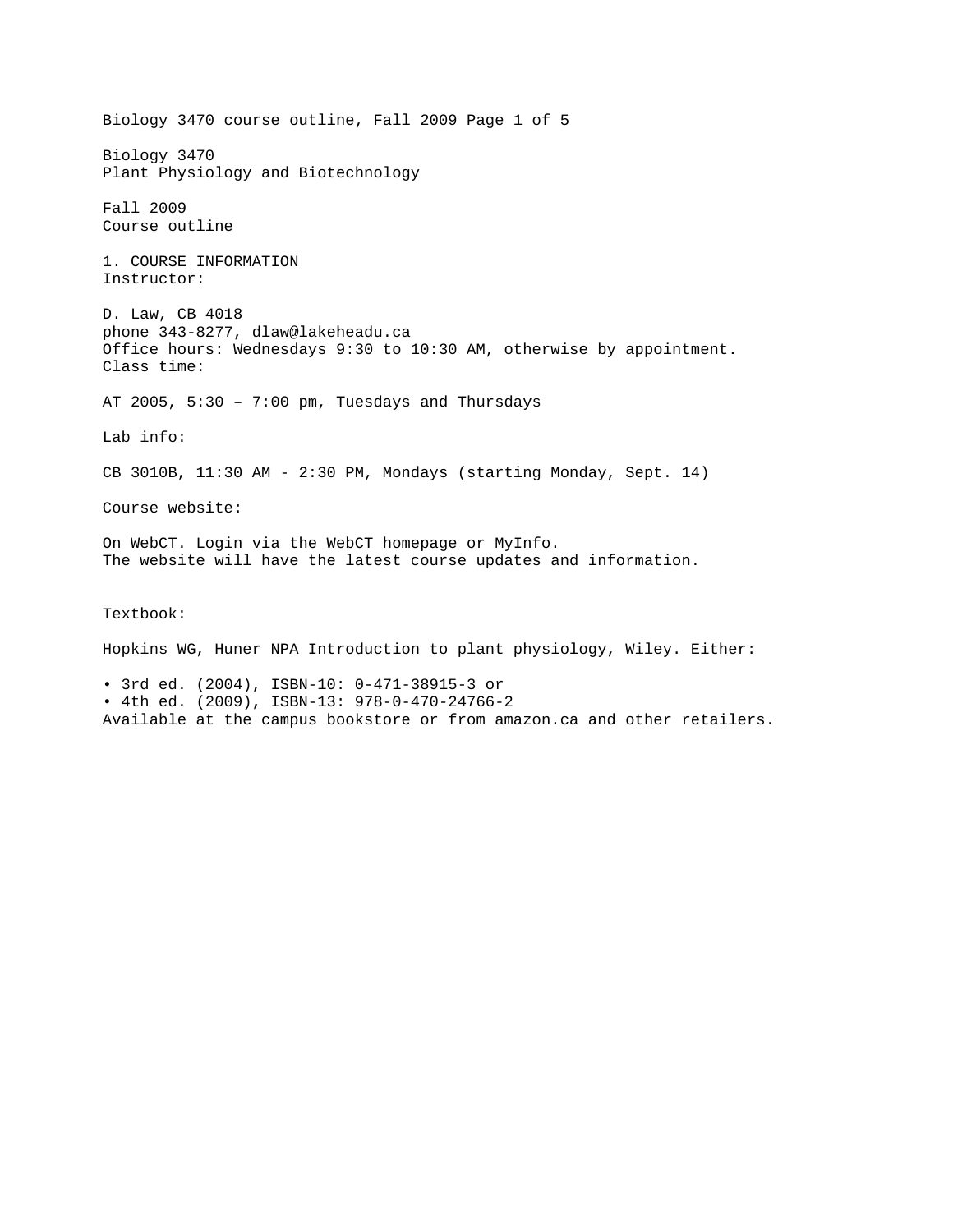Biology 3470 course outline, Fall 2009 Page 2 of 5 2. COURSE OUTLINE 2.1. Course objectives By the end of this course, you will possess the following knowledge: A. Scientific concepts: • An in-depth understanding of key processes of plant physiology and biochemistry at an advanced level. Examples include: o Photosynthesis and gas exchange o Water and nutrient transport and utilization o Energy metabolism o Carbon partitioning o Flowering and reproduction o Plant growth regulators and their roles as signaling molecules o Plant responses to stress • A practical understanding of the cardinal importance of plant metabolism in the biosphere • Knowledge of how plant metabolism may be manipulated to make products of high agronomic value • Comprehension of the ethics and realities of plant biotechnology B. Practical scientific techniques: How to perform the following: • Experimental design • Plant tissue culture • Sterile technique • Hydroponic culture of plants • Manipulation of shoot and root growth using plant growth regulators • Statistical interpretation of results C. Broader learner outcomes: Comprehension of how to execute the following: • Write a scientific paper in the proper format • Design of scientific experiments that are meaningful for community stakeholders and translate the results from them to be of use to stakeholders in

the community (a/k/a Community Service Learning) • Read, interpret and extract useful information from a primary scientific journal article and discuss it with your peers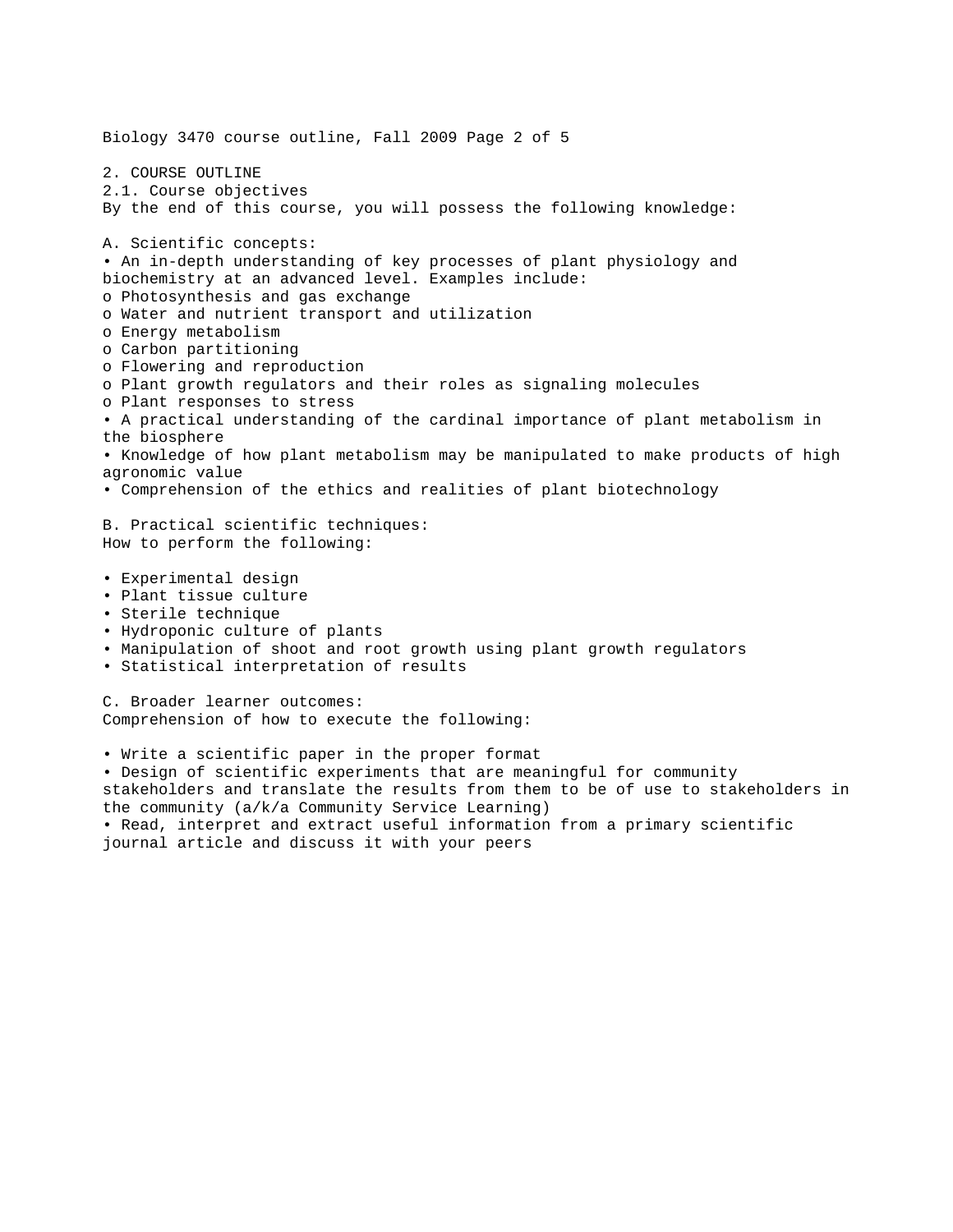Biology 3470 course outline, Fall 2009 Page 3 of 5 2.2. Marking scheme The lab component will count for 35% of the course's marks and the lecture component 65%, as follows: Component number x each % = total % A. Laboratory . Mini lab reports 3 5 15 . Large lab report 1 10 10 • Paper presentation 1 7.5 7.5 • Discussion participation 1 2.5 2.5 B. Lecture . Participation 5 . Midterm exam 20 . Final exam 40 TOTAL 100%

Note that 5% of the course's marks are allocated to participation in lecture and will be assessed in-class using the i>clicker and other methods. I>clicker marks will be equally allocated for attendance and for correct answers.

The i>clickers are available in the bookstore. Please register your i>clicker online before the first class. Additional information on the technology will be given in the first class.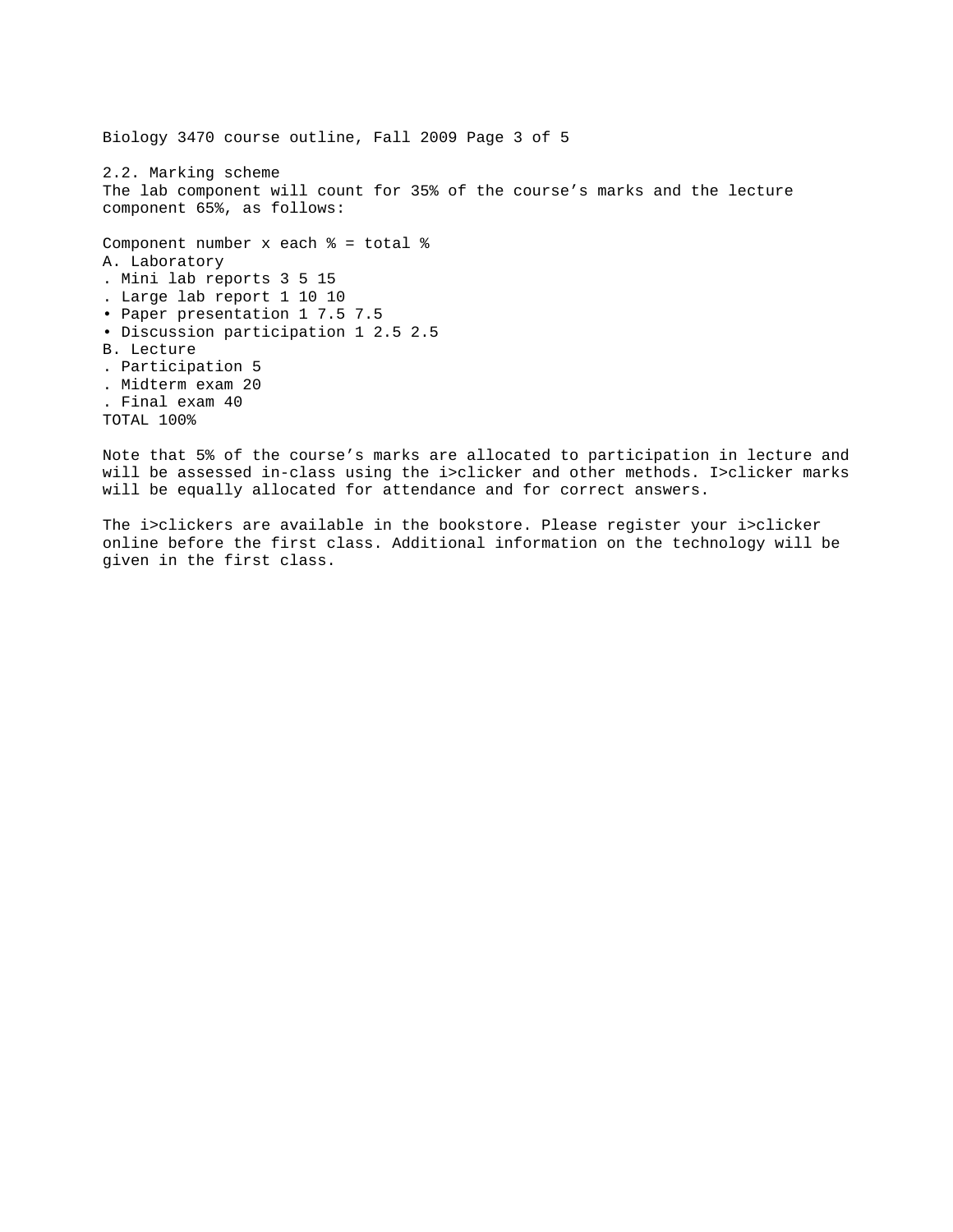Biology 3470 course outline, Fall 2009 Page 4 of 5 2.3. Lecture schedule and important dates Note that the schedule is tentative and subject to change. Lecture Day Date Subject Text ref, 3rd edn 1, 2 Thurs 10-Sep Introduction; Water and water relations 10; 11.1 to 11.4 3 Tues 15-Sep Plant cell bioenergetics I 2 3 Thurs 17-Sep Plant cell bioenergetics II 2 4 Tues 22-Sep Mineral nutrition 12 5 Thurs 24-Sep N assimilation I 8 Tues 29-Sep N assimilation II 8 6 Thurs 1-Oct Water transport: the xylem 11.5 to end chapter 11 7 Tues 6-Oct Phloem transport I 6.3 to 6.9 Thurs 8-Oct Phloem transport II 6.3 to 6.9 8 Tues 13-Oct Light sensing and phytochrome 17 Thurs 15-Oct Finish lectures, part 1 / Review for mid-term Tues 20-Oct Mid-term (at regular lecture time; covers material up to and including lecture 8) 9 Thurs 22-Oct Photosynthesis - light-dependent reactions I 3, 4 10 Tues 27-Oct Light-dependent reactions II 3, 4 11 Thurs 29-Oct Photosynthesis - light-independent reactions 5.5 to end chapter 5 12 Tues 3-Nov Starch and sugar synthesis 6.1, 6.2 13 Thurs 5-Nov Respiration 7 14 Tues 10-Nov Plant growth regulators 16 15 Thurs 12-Nov Genes and gene regulation 14.1-14.2; 14.414.5 16 Tues 17-Nov Signal transduction 14.3; 18.1 17 Thurs 19-Nov Flowering and reproduction; Terminator technology 14.5.5-14.5.6; 19.3; pdf handout 18 Tues 24-Nov Stress responses 21 19 Thurs 26-Nov Plant productivity 9 20 Tues 1-Dec Plant biotechnology 23